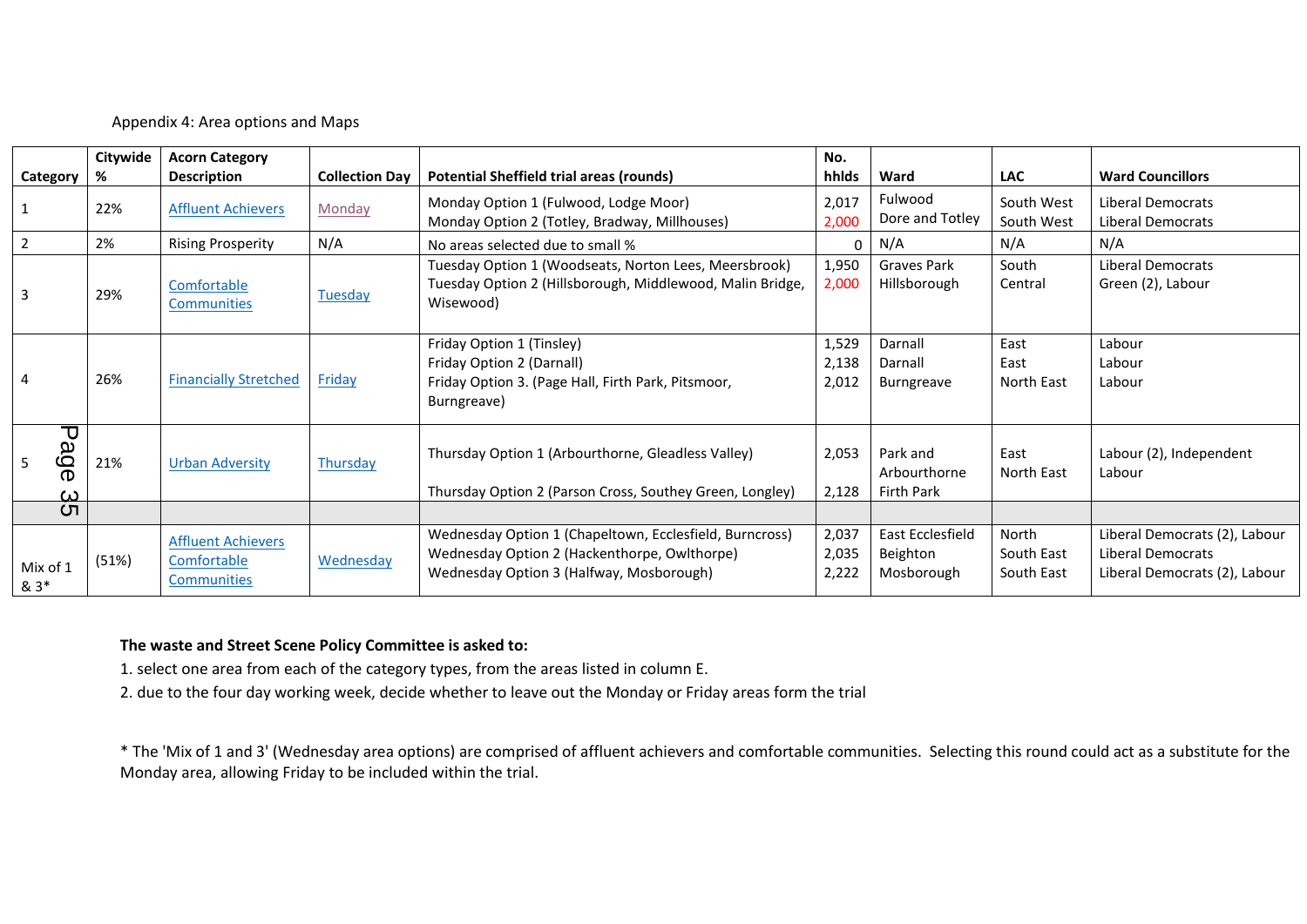# <span id="page-1-0"></span>1. Monday (Category 1: Affluent Achievers)

<span id="page-1-1"></span>

### 2. Tuesday (Category 3: Comfortable Communities)

Key  $\boxed{\qquad \qquad \text{Wards}}$ Category Type 3:<br>Comfortable Communities • Tuesday Option 1<br>• Tuesday Option 2

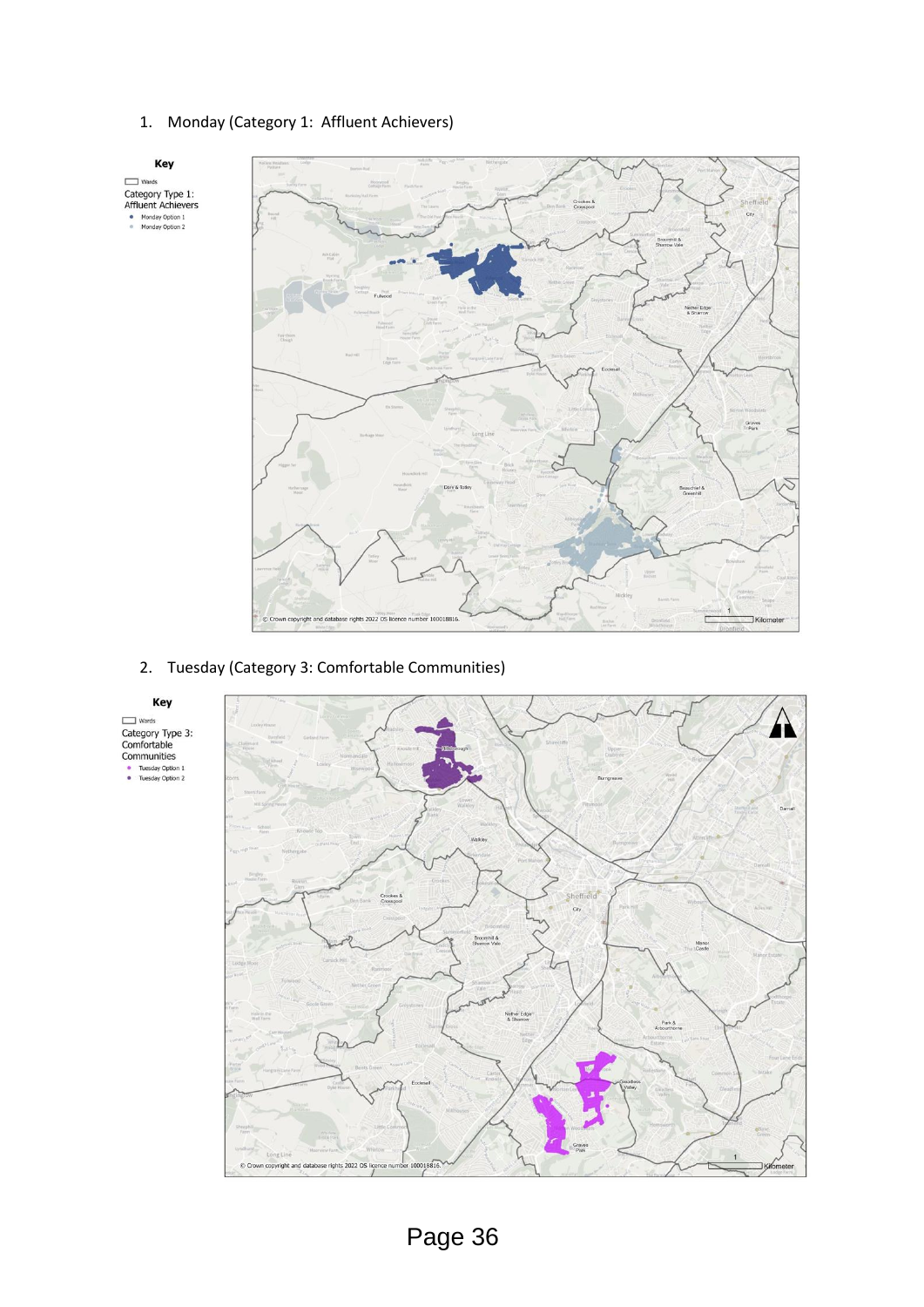#### <span id="page-2-1"></span>3. Wednesday (Categories 1 and 3)

<span id="page-2-0"></span>

# 4. Thursday (Category 5: Urban Adversity)



Key  $\boxed{\qquad \qquad \text{Wards}}$ Category Type 5:<br>Urban Adversity • Thursday Option 1<br>• Thursday Option 2